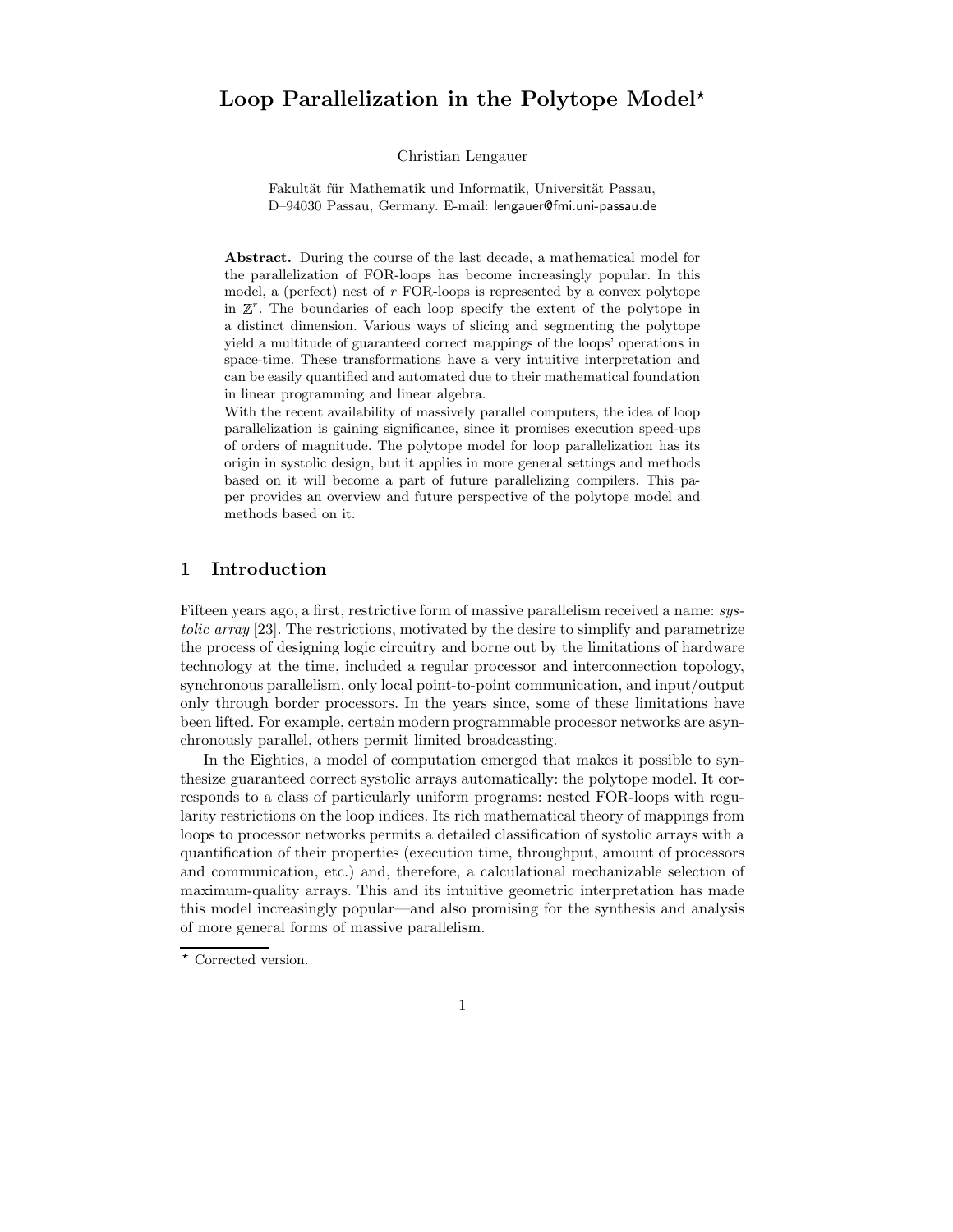The polytope model is a computational model for sequential or parallel programs: a program is modelled by a polytope, a finite convex set of some dimensionality with flat surfaces. The data dependences between the points (computations) in the polytope must be regular and local. Drawing the dependences as arrows yields a regular, acyclic, directed graph: the data dependence graph. These properties required of the model (convexity, flat surfaces, regularity of the dependences) restrict the set of programs that can be modelled. A set of, say,  $r$  perfectly nested loops with a constant-time loop statement, with bounds that are linear expressions in the indices of the enclosing loops and in the problem size, and with certain additional restrictions on the use of the loop indices can be represented by a polytope embedded in  $\mathbb{Z}^r$ : each loop defines the extent of the polytope in one dimension. When modelling sequential execution, the dimensions are "scanned", one at a time, to enumerate the points in the polytope. For a parallel execution, the polytope that represents the source program—we call it the *source polytope*—is segmented into *time slices*, sets of points that can be executed concurrently. The parallelization methods based on the polytope model address the problem of this segmentation. It can be formulated as an affine mapping that transforms the source polytope into a target polytope that contains the same points, but in a new coordinate system in which some dimensions are strictly temporal—i.e., scanning along them enumerates time—and the others are strictly spatial—i.e., scanning along them enumerates space. (Usually, there is only one temporal dimension. If there are several, they can be reduced to one.) This transformed polytope can then be used to synthesize chip layouts—the spatial dimensions define a processor layout—or parallel loop programs.

In principle, the synthesis process takes as input an algorithmic description that does not specify concurrency or communication—usually a single-assignment or imperative program—and maps the program's operations to space-time. The mapping preserves the data dependences in the program and is usually chosen to fulfill some efficiency criteria—a typical one is execution time minimality with respect to the choices possible in the model. The basis for an automatic synthesis with the polytope model was laid in the Sixties by the seminal paper of Karp/Miller/Winograd on uniform recurrences [21]. In the Seventies, Lamport was the first to apply this approach to the question of parallelizing compilation [24]. However, only in the early Eighties, after the birth of the systolic array, was the idea picked up and developed further. Significant contributions were made by Kuhn [22], Moldovan [32], Cappello/Steiglitz [8], Miranker/Winkler [31] and Quinton [36]. The dissertation of Rao in 1985 unified these results in a theory for the automatic synthesis of all systolic arrays [42, 43].

The polytope model is increasingly being recognized as useful for parallelizing loop programs for massively parallel architectures. Note that the parallelization methods based on this model are static, i.e., derive all parallelism before run time (at compile time). This has the advantage that no overhead of the discovery of parallelism is introduced at run time. However, one must still take care to avoid overhead for the administration of parallelism; for more, see Section 3.2.

The benefit of the polytope model is that, at the price of certain regularity conditions, a very high standard of parallelization is made possible: an automatic or, in less regular cases, interactive mapping of programs or specifications to massively parallel processor networks. This mapping is guaranteed to preserve the desired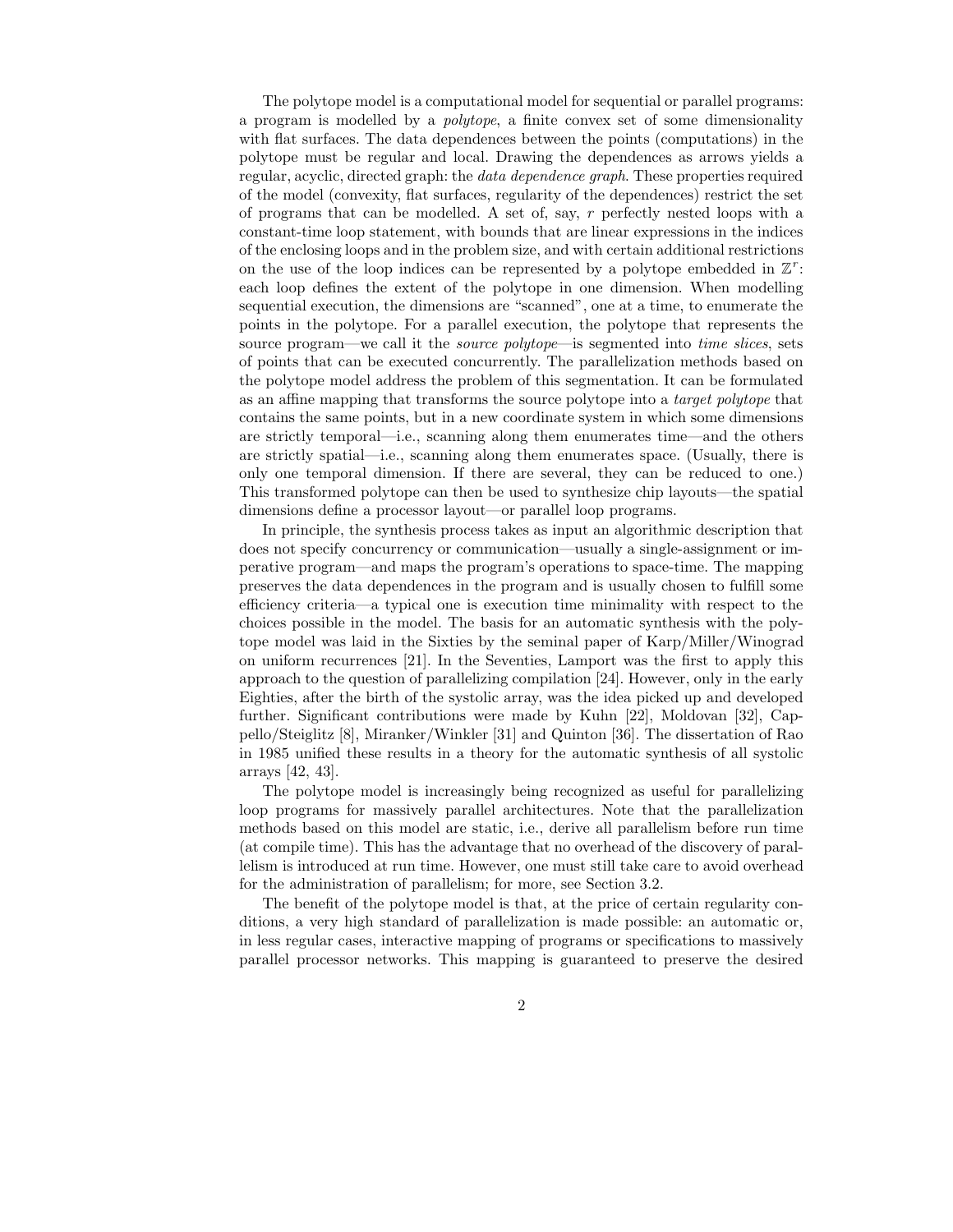behaviour of the source program (or specification) and to yield massively parallel solutions that are quantifiable, i.e., whose properties like execution time, throughput, number of processors and communication channels, memory requirements, etc. can be stated precisely and compared. The synthesis can also be geared towards maximizing efficiency with respect to a given criterion like any of the requirements just mentioned. With the possibilities promised by new hardware techniques and computer architectures (increasing communication bandwidths and distances, decreasing communication cost, asynchronous parallelism in programmable processor arrays), the polytope method is undergoing extensions to encompass less restricted regular processor arrays, and more and more general source programs can be parallelized this way. However, the polytope model and the methods based on it are, by nature, restricted to nested loop programs. If a parallelization method is to be restricted, nested loop programs are a fruitful domain to aim at, because their parallelization offers the possibility of an order-of-magnitude speed-up.

The concepts of the polytope model are more explicit in single-assignment programs than in imperative programs; imperative nested loop programs can be transformed to single-assignment programs [5, 17]. In a single-assignment format, algorithms that are now well understood in the polytope model can be described by a set of recurrence equations, each of the form:

$$
(\forall x \in \mathcal{IS} : v[f(x)] = \mathcal{F}_v(w[g(x)], \ldots))
$$
\n
$$
(*)
$$

The three dots in the argument list of the strict function  $\mathcal{F}_v$  stand for an arbitrary but fixed number of similar arguments;  $v$  and  $w$  are indexed variables. The restrictions imposed on the form of the *index functions*  $f$  and  $g$  and on the shape and properties of the *index space*  $\mathcal{IS}$  were initially severe and became successively weaker:

- 1. Uniform recurrence equations. In this initial version, the index domain  $\mathcal{IS}$  is the intersection of a polytope with  $\mathbb{Z}^r$ , where r is the number of recurrences (or nested loops), and the indexing functions  $f(x)$  and  $g(x)$  are of the form  $x+d$ , where  $d$  is a constant vector [21]. This enforces that data dependences between points in the polytope are point-to-point  $(x)$  and local  $(d)$ .
- 2. Affine recurrence equations. Here, the index functions are of the more general form  $A x + d$ , where A is a constant matrix and d is a constant vector [38, 39]. This permits data sharing (if A is singular, i.e., defines a non-injective mapping).
- 3. Piecewise linear/regular algorithms. Here, one permits the index domain to be not convex but partitioned into convex polytopes [12, 46]. This permits a sequence of perfect loop nests instead of just one perfect loop nest.
- 4. Linearly bounded lattices. Here, one does not embed into  $\mathbb{Z}^r$  but instead into an integral affine transformation of it that need not be convex [50]. The intersection of a polytope with an integer lattice is one special case. This enables the imposition of resource limitations, i.e., a partitioning of the parallel solution.

## 2 An Illustration

We present the polytope model and method with a simple example: polynomial product. We specify the problem (Section 2.1), present a source program (Section 2.2),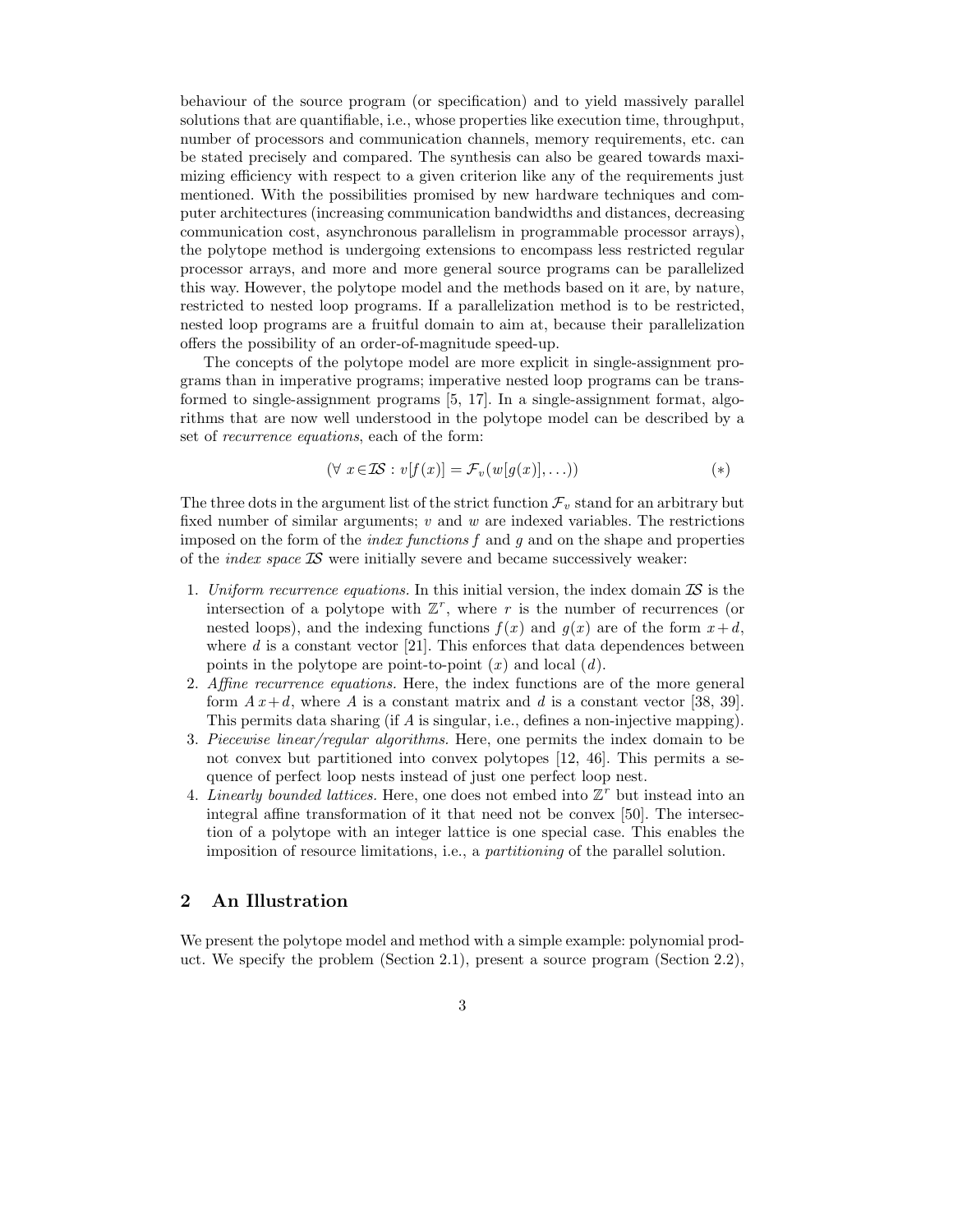present the source polytope (Section 2.3), transform it into a target polytope (Section 2.4), derive one synchronous and one asynchronous parallel program from it (Section 2.5), and touch on a couple of variations (Section 2.6).

## 2.1 Specification

We use Dijkstra's quantifier format [14]. Let  $A$  and  $B$  be two polynomials of degree  $n$  in variable  $z$ , i.e.:

$$
\begin{array}{l}\n\mathcal{A} = \left( \sum k : 0 \le k \le n : a[k] z^k \right) \\
\mathcal{B} = \left( \sum k : 0 \le k \le n : b[k] z^k \right)\n\end{array}
$$

Desired is the polynomial  $\mathcal{C}[z]$  of degree 2 n defined by:

$$
\mathcal{C} = \mathcal{AB} = (\sum k : 0 \le k \le 2 n : c[k] z^k)
$$

where:

$$
(\forall k : 0 \le k \le 2 n : c[k] = (\sum i, j : 0 \le i \le n \land 0 \le j \le n \land i+j=k : a[i] b[j]))
$$

#### 2.2 A Source Program

We provide two programs that compute the coefficients  $c[k]$  from  $a[i]$  and  $b[j]$ : one imperative, the other single-assignment.

In the imperative program, we denote the loop statement with its vector  $(i, j)$  of loop indices:

$$
\begin{array}{ll}\n\textbf{for } i = 0 \leftarrow 1 \rightarrow n \\
\textbf{for } j = 0 \leftarrow -1 \rightarrow n \\
(i, j)\n\end{array}\n\right\} \text{with} \n\begin{cases}\n(i, j) : \\
\textbf{if } i = 0 \lor j = n \rightarrow c[i + j] := a[i] b[j] \\
\downarrow \quad i \neq 0 \land j \neq n \rightarrow c[i + j] := c[i + j] + a[i] b[j]\n\end{cases}
$$

Here, the outer loop increments its index from 0 to  $n$ , while the inner loop decrements its index from  $n$  to 0 [4].

In the single-assignment program—in this case, it is a set of affine recurrence equations—we must use an auxiliary variable, say, C with an additional index to keep track of successive updates of  $c$ :

$$
\begin{array}{rcl}\n(\forall j & : & 0 \leq j \leq n & : & C[0,j] = a[0] \ b[j]) \\
(\forall i & : & 0 \leq i \leq n & : & C[i,n] = a[i] \ b[n]) \\
(\forall i, j & : & 0 < i \leq n \land 0 \leq j < n & : & C[i,j] = C[i-1,j+1] + a[i] \ b[j]) \\
(\forall k & : & 0 \leq k \leq n & : & c[k] = C[k,0]) \\
(\forall k & : & n \leq k \leq 2 \ n & : & c[k] = C[n,k-n])\n\end{array}
$$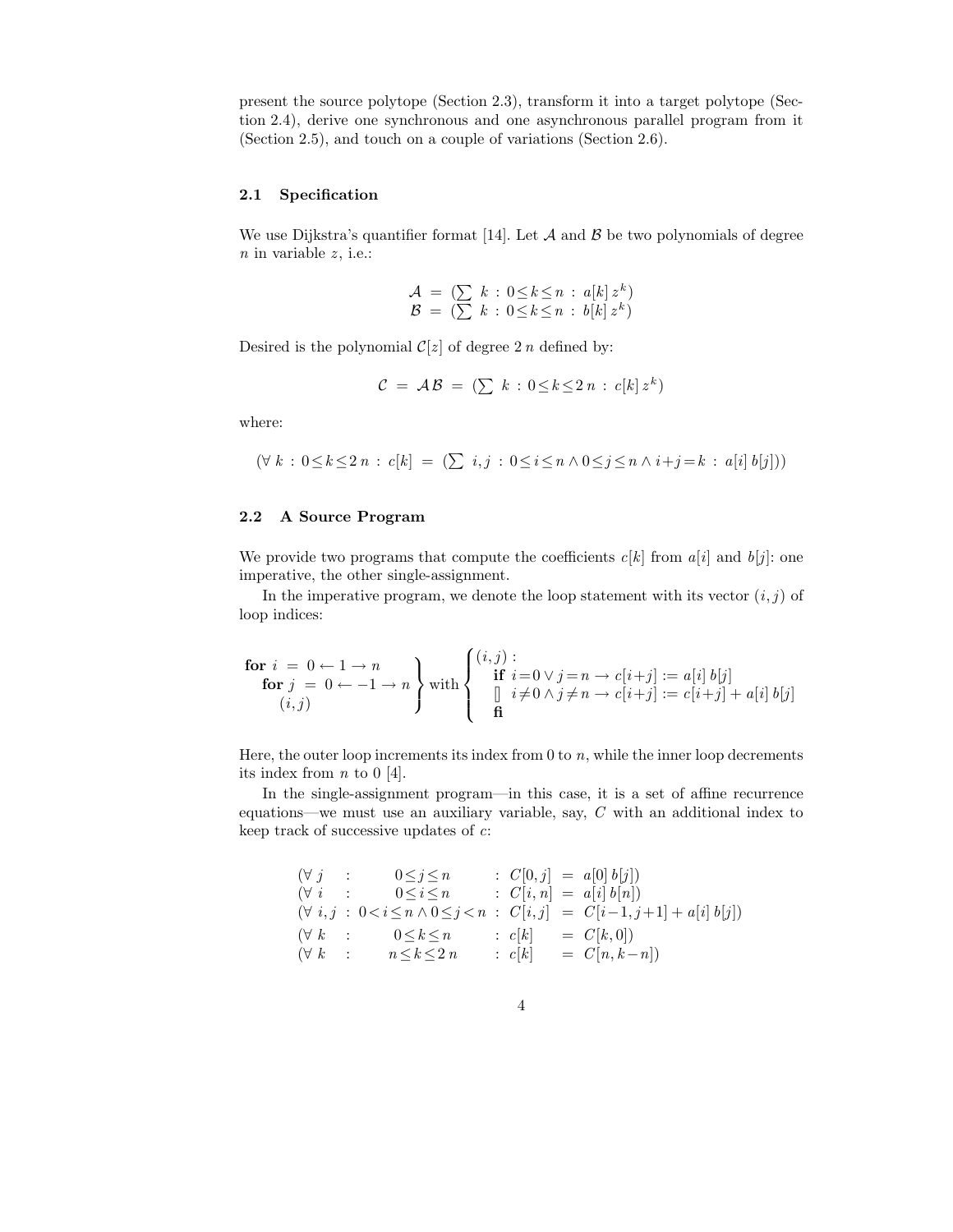

Fig. 1. The index space (left) and the dependence graph (right).

#### 2.3 The Source Polytope

Figure 1 depicts the square polytope and the dependence graph. The only dependences between different points of the polytope are introduced by the "pipelining" of computations of C. Copies of the values of a and b can be made available at every point that needs them.

In linear programming, a polytope is described by a set of inequations. Each inequation defines a *halfspace* of  $\mathbb{Z}^r$ ; the intersection of all halfspaces is the polytope. The points of our index space  $\mathcal{IS}$  satisfy four linear inequations:

|                | $\overline{0}$   | left border (lower bound of $i$ )  | $i \geq 0$ |
|----------------|------------------|------------------------------------|------------|
| $0-1$          |                  | lower border (lower bound of $j$ ) | $j\geq 0$  |
| $1 \quad 0 \}$ | $\boldsymbol{n}$ | right border (upper bound of $i$ ) | $i \leq n$ |
|                | $n^{\prime}$     | upper border (upper bound of $j$ ) | $j \leq n$ |

We denote the polytope defined by the set of inequations  $Ax \leq b$  by  $(A, b)$ . The upper part of A is calculated from the lower bounds, the lower part from the upper bounds of the loops [4]. Both parts can be made lower-triangular, since the bounds of any loop must depend on the indices of enclosing loops only (they may also depend on the problem size).

### 2.4 A Target Polytope

The success of the polytope model is rooted in the existence of a mathematical theory with which correctness-preserving space-time transformations of index spaces can be quantified and selected according to given efficiency criteria.

Let  $\mathcal{IS}$  be an r-dimensional polytope and consider the dependence graph  $(\mathcal{IS}, E)$ , where  $E$  is the edge set defining the dependences.

– Function  $t : \mathcal{IS} \to \mathbb{Z}$  is called a *schedule* if it preserves the data dependences:

$$
(\forall x, x' : x, x' \in \mathcal{IS} \land (x, x') \in E : t(x) < t(x'))
$$

The schedule that maps every  $x \in \mathcal{IS}$  to the first possible time step allowed by the dependences is called the free schedule.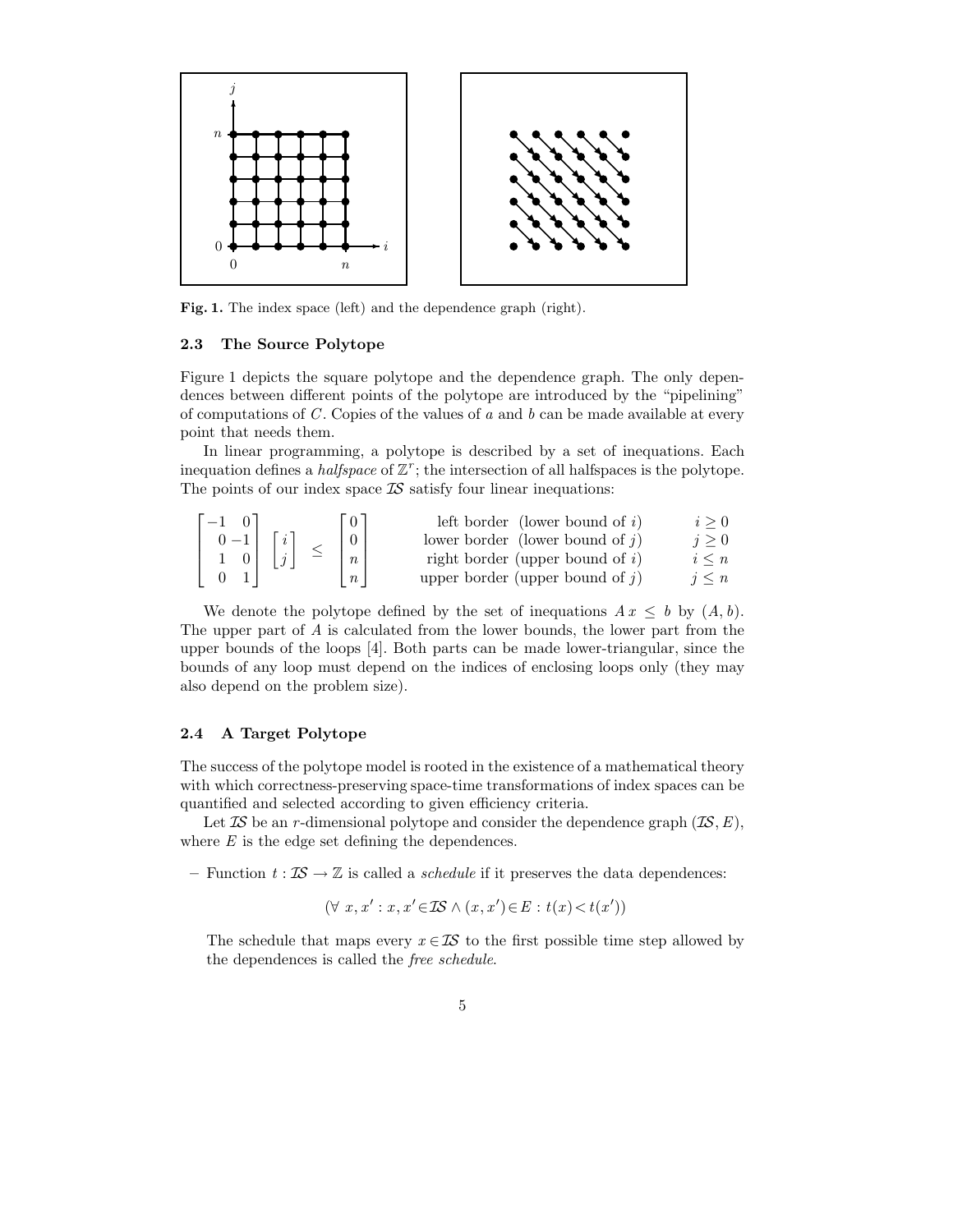$-$  Function  $a: \mathcal{IS} \to \mathbb{Z}^{r-1}$  is called an *allocation* with respect to schedule t if each process it defines is internally sequential:

$$
(\forall x, x' : x, x' \in \mathcal{IS} : t(x) = t(x') \Rightarrow a(x) \neq a(x'))
$$

This is the *full-dimensional* case, in which space takes up  $r-1$  dimensions and time the remaining one dimension of the target polytope. One can also trade dimensions from space to time [27] and reduce multi-dimensional time to one dimension [42], ending up with fewer dimensions on the target than on the source side. A full-dimensional solution offers a maximum speed-up.

Most parallelization methods based in the polytope model require the schedule and allocation to be affine functions:

$$
(\exists \lambda, \alpha : \lambda \in \mathbb{Z}^r \land \alpha \in \mathbb{Z} \quad : (\forall \ x : x \in \mathcal{IS} : t(x) = \lambda \ x + \alpha))
$$
  

$$
(\exists \ \sigma, \beta : \sigma \in \mathbb{Z}^{r-1} \times \mathbb{Z}^r \land \beta \in \mathbb{Z}^{r-1} : (\forall \ x : x \in \mathcal{IS} : a(x) = \sigma \ x + \beta))
$$

The matrix T formed by  $\lambda$  and  $\sigma$  is called a *space-time mapping*:

$$
T = \begin{bmatrix} \lambda \\ \sigma \end{bmatrix}
$$

In the full-dimensional case, T is a square matrix and the requirement on the allocation is:  $|T| \neq 0$ . We call  $T(\mathcal{IS})$  the target space.

The challenge is to find not only valid but also good-quality schedules and allocations—if possible, automatically. Herein lies the strength of the polytope method. Integer linear programming methods [34] can always determine a time-minimal schedule. A matching allocation is easily selected by checking the determinant with λ for different σ. One can impose optimization criteria like a minimal number of processors or channels, maximal throughput, etc. Note that the claim of optimality is relative to:

- 1. the data dependences of the source program (which might restrict parallelism needlessly) and
- 2. the requirements on the space-time mapping (here affinity).

Let us consider our example. Integer linear programming reveals that one timeminimal schedule is  $\lceil 10 \rceil$ ; a consistent processor-minimal allocation is  $\lceil 01 \rceil$ . This makes the space-time mapping the identity—an example of the trivial case in which the space-time mapping is simply a permutation of the source coordinates and the source loop nest can be parallelized directly [56, 60]. To make our illustration more interesting, we choose a different allocation:  $\lceil 1 \rceil$ . It is not processor-minimal. Figure 2 depicts the according segmentations of the index space.

The schedule slices the index space into parallel *hyperplanes*, i.e., subspaces whose dimensionality is one less than that of the index space. Each hyperplane represents one time slice. (This terminology suggests synchronous parallelism, but there is no need for insisting on synchrony in the implementation.) The definition of the schedule prescribes that the hyperplanes be not parallel to any edge of the dependence graph.

The allocation segments the index space into parallel *lines*, i.e., subspaces of dimensionality 1. Each line contains the points executed by a fixed processor. The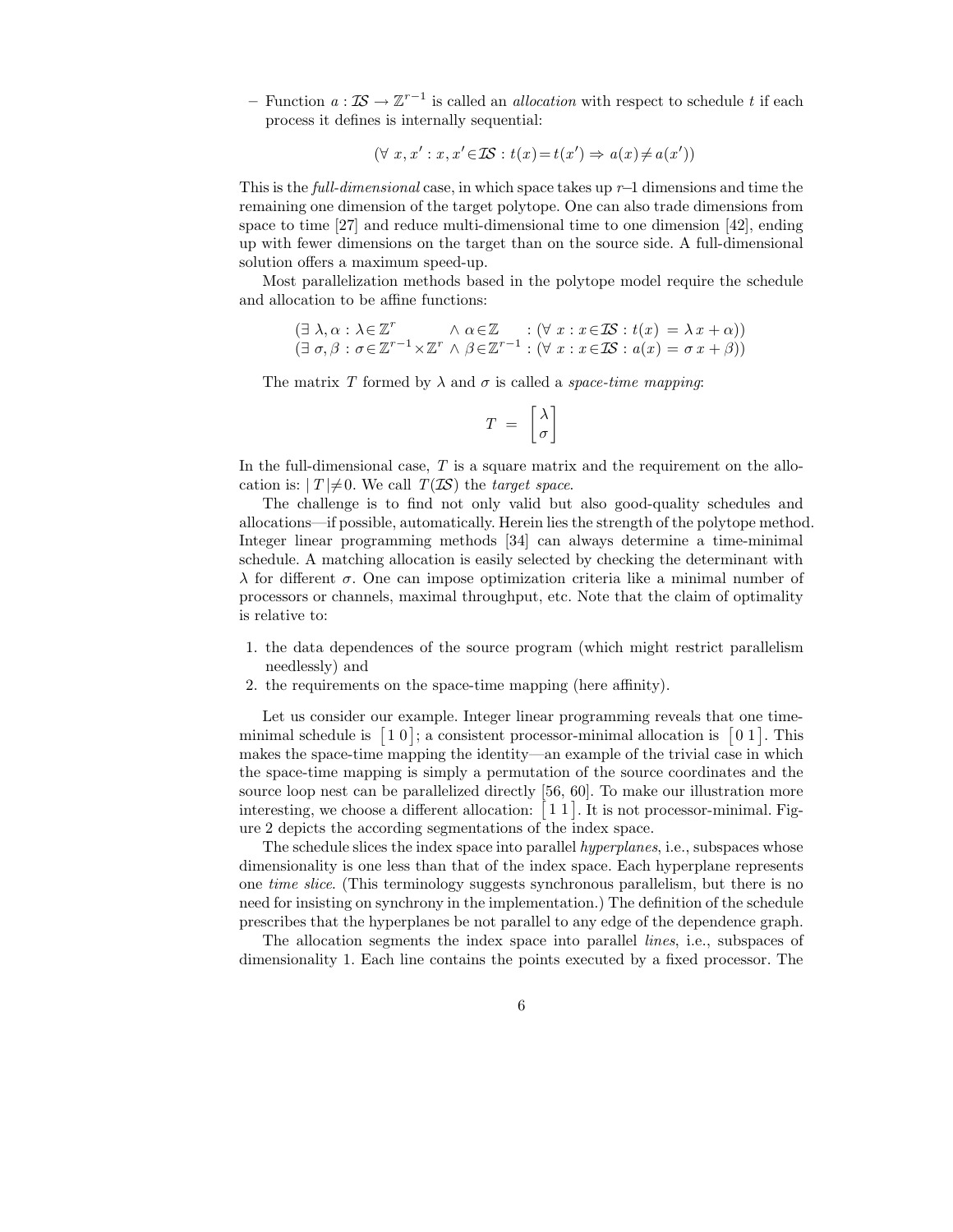

Fig. 2. The index space partitioned by a minimal affine schedule (left) and a matching allocation (right).

consistency requirement for schedule and allocation prescribes that the lines generated by the allocation be not parallel to the hyperplanes generated by the schedule.

The most concise description of the parallel solution is the *iteration vector* [42, 43. This is the vector  $u$  that is parallel to the allocation lines (which are orthogonal to the allocation:  $\sigma u = 0$ , that points into the direction of the computation  $(\lambda u > 0)$ , and whose length is the distance between adjacent points on an allocation line.

In the case of polynomial product, the hyperplanes are also lines because  $r =$ 2. There are  $n+1$  times slices. We need a one-dimensional processor layout; our particular allocation specifies a row of  $2 n+1$  processors  $(n+1)$  is minimal). The lines induced by our allocation happen to coincide with the dependences of  $C$ . That is, each C-element is only needed at one processor. Elements of A and B are needed at more than one processor. The iteration vector is  $\lceil 1 - 1 \rceil$ .

Since the space-time mapping is invertible, the target polytope defined by it can be described very easily. Say, the space-time mapping is  $T$  and the source polytope is  $(A, b)$  in the coordinate system of IS. The target polytope must contain the same points as the source polytope but in a different coordinate system, namely, in spacetime coordinates:

$$
A x \leq b
$$
  
= { $T x = y$   
 $(A T^{-1}) y \leq b$ 

If T is unimodular, i.e., the matrix of  $T^{-1}$  has only integer elements, the target polytope is precisely the target space:  $(A T^{-1}, b) = T(\mathcal{IS})$ . If T is not unimodular, i.e., the matrix of  $T^{-1}$  has rational elements, the target polytope is only the convex hull of the target space:  $(A T^{-1}, b) \supset T(\mathcal{IS})$ . Some parallelization methods based on the polytope model exclude non-unimodular transformations [26, 44], but this is overly restrictive. There are ways of treating non-unimodularity (see Section 3.2).

Consider our space-time mapping and its inverse:

$$
T = \begin{bmatrix} 1 & 0 \\ 1 & 1 \end{bmatrix} \qquad T^{-1} = \begin{bmatrix} 1 & 0 \\ -1 & 1 \end{bmatrix}
$$

In the coordinate system on the target side, we choose to denote the time coordinate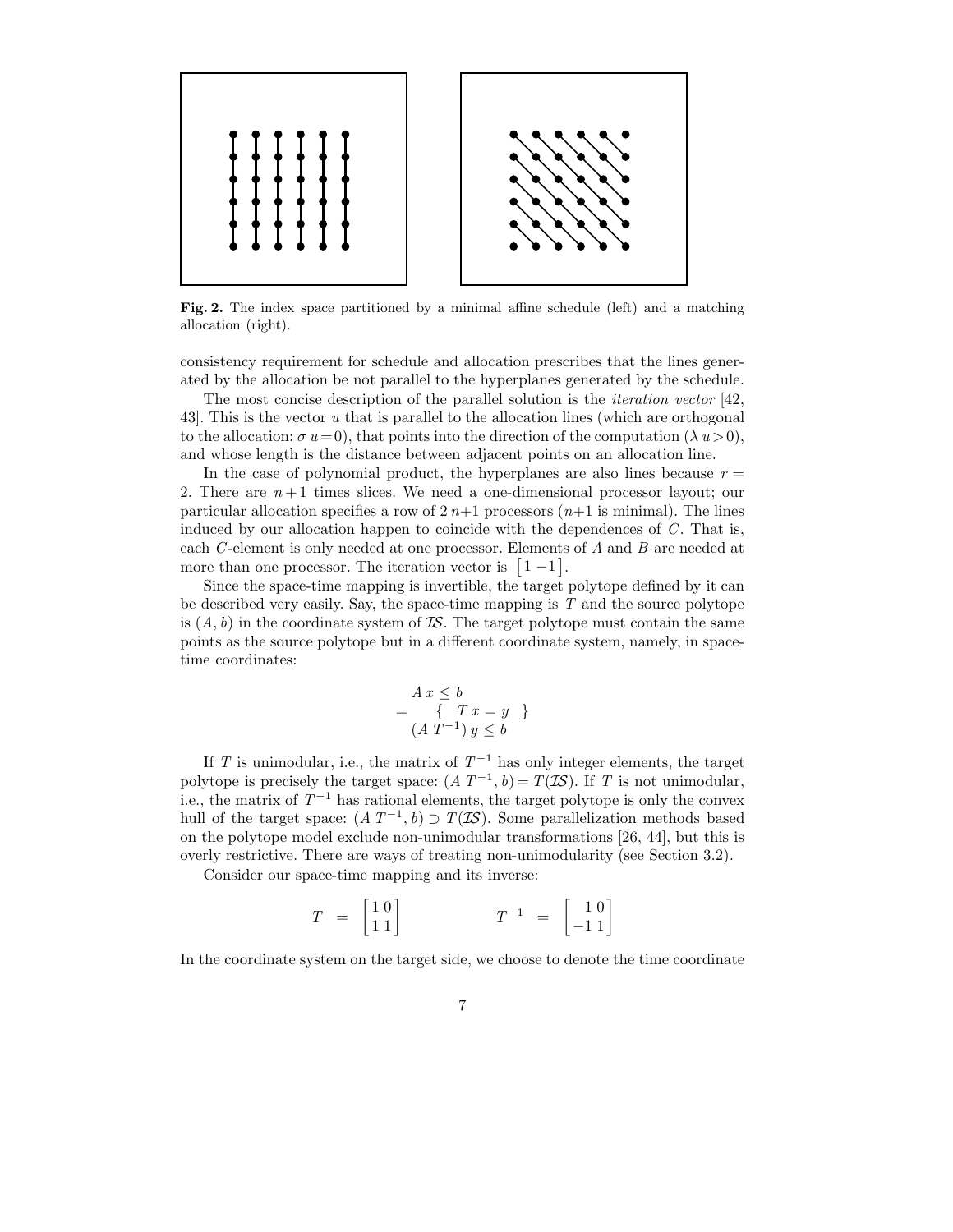with t and the space coordinate with  $p$  (for "processor"). The set of inequations for the target polytope under  $T$  is:

|                     |            | left border  |              |
|---------------------|------------|--------------|--------------|
|                     |            | lower border |              |
| $\boldsymbol{\eta}$ | $\, n$     | right border | $t \leq n$   |
|                     | $n_{\rm }$ | upper border | $p \leq t+n$ |

Figure 3 depicts the target polytope.



Fig. 3. The target polytope for the affine recurrence equations.

### 2.5 Two Target Programs

The last step in the parallelization is to transform the target polytope back into a loop program. In the full-dimensional case, the schedule dimension becomes a sequential FOR-loop, the allocation dimensions become parallel FOR-loops.

Before we can proceed with the transformation, we must choose the order of the loop nest of the target program. If we make the schedule dimension the outer-most loop, we obtain synchronous parallelism. If we make it the inner-most loop, we obtain asynchronous parallelism.

The synchronous target program. The synchronous program can be directly read off from the inequations for the target polytope. We use the occam keywords seq and par for the temporal and spatial loop, respectively. Note that the processor layout must be determined at every time step—and so must the termination of all processors (barrier synchronization [55]):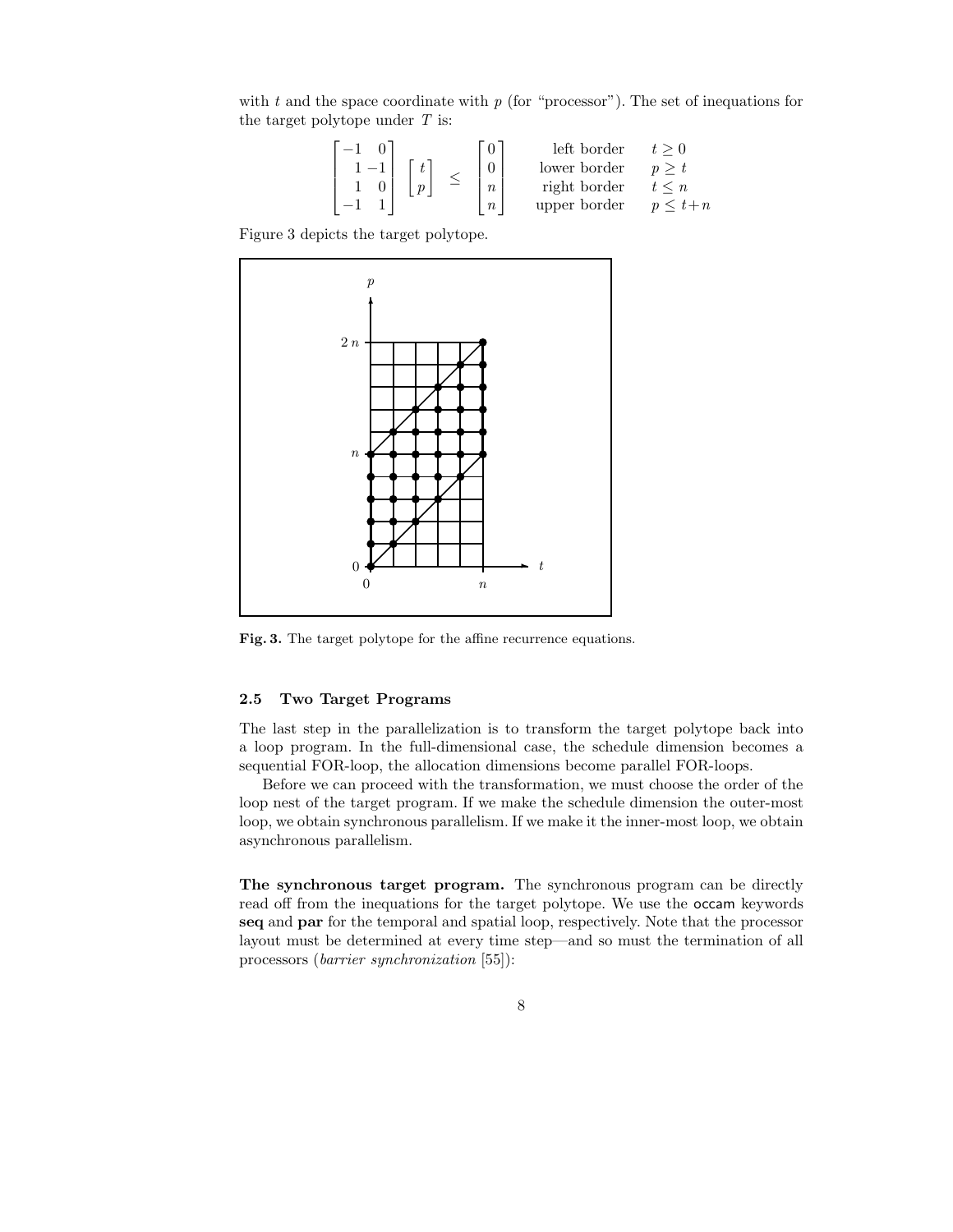$$
\begin{array}{l}\n\text{seq } t = 0 \leftarrow 1 \rightarrow n \\
\text{par } p = t \leftarrow 1 \rightarrow t + n \\
(t, p - t)\n\end{array}
$$

The loop statement specifies the points of the source polytope but in the coordinates of the target polytope. This correspondence is defined by the inverse of T:

$$
\begin{bmatrix} i \\ j \end{bmatrix} = T^{-1} \begin{bmatrix} t \\ p \end{bmatrix} = \begin{bmatrix} t \\ p-t \end{bmatrix}
$$

The asynchronous target program. The inequations for the target polytope may not be suitable for the creation of loops: all inequalities may depend on all new loop indices—in our case,  $t$  and  $p$ —whereas loop bounds must depend on indices of enclosing loops only. Here, this problem crops up when we want to synthesize an asynchronous program: the bounds of the outer loop index  $p$  are given with respect to the inner loop index t.

We must transform the polytope  $(A T^{-1}, b)$  to an equivalent one,  $(A', b')$  whose defining inequations refer only to the indices of enclosing loops. Several algorithms for calculating  $A'$  and  $b'$  have been proposed [1, 16, 44, 54]; most of them are based on Fourier-Motzkin elimination [47], a technique by which one eliminates variables from the inequalities. Geometrically, this projects the polytope on the different axes of the target coordinate system to obtain the bounds in each dimension.

To bound the target polytope only in the allocation dimension, we add the horizontal halfspaces  $p \ge 0$  and  $p \le 2n$ . Then we sort our six inequations such that the first three define lower loop bounds and the last three upper loop bounds:

|  | $\boldsymbol{v}$ |                  | lower bound on $p$ | p > 0              |
|--|------------------|------------------|--------------------|--------------------|
|  |                  |                  | lower bound on $t$ | t > 0              |
|  |                  | $\it{n}$         | lower bound on $t$ | $t \geq p-n$       |
|  |                  | 2n               | upper bound on $p$ | $p \leq 2n$        |
|  |                  | $\boldsymbol{n}$ | upper bound on $t$ | $t\leq n$          |
|  |                  |                  | upper bound on $t$ | $\tau$ $<$ $\,p\,$ |

In the program, multiple lower bounds are combined with the max function, multiple upper bounds with the min function:

$$
\begin{array}{l}\n\mathbf{par}\ p = 0 \leftarrow 1 \rightarrow 2\ n \\
\mathbf{seq}\ t = \max(0, p-n) \leftarrow 1 \rightarrow \min(n, p) \\
(t, p-t)\n\end{array}
$$

Here, the processor layout is determined only once. However, in the absence of synchrony, the data dependences must be enforced some other way. In a distributedmemory implementation, this is imposed by channel communications; in a sharedmemory implementation, one must take other measures.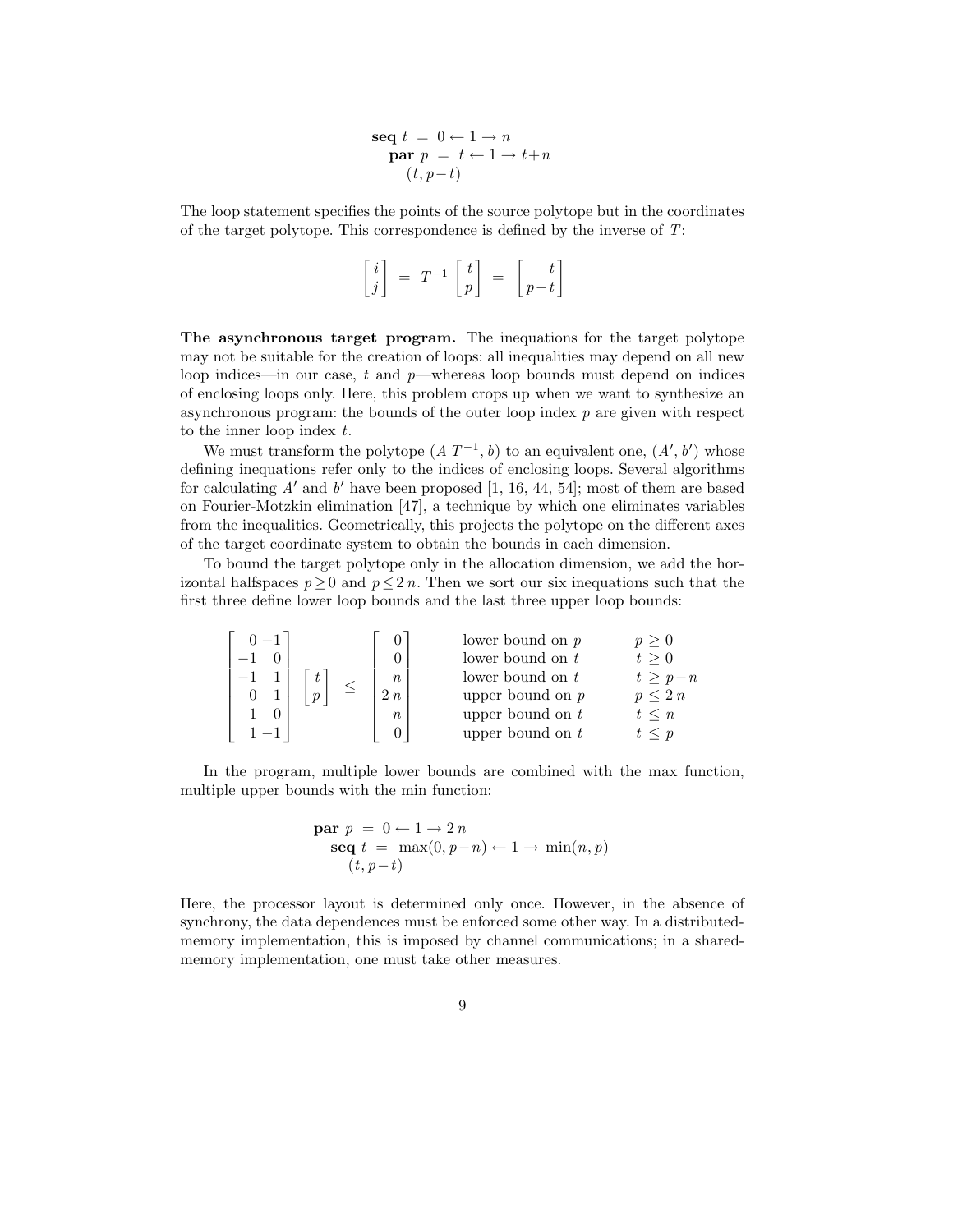

Fig. 4. The index space segmented by the free schedule of the affine recurrence equations (left) and by the previous allocation, which is now processor-minimal (right).

#### 2.6 Other Schedules

The free schedule. If we schedule every point as early as possible, given the dependence graph of Figure 1, we obtain the time slices depicted in Figure 4.

The hyperplanes are creased, i.e., the free schedule is only piecewise affine:

$$
t\begin{pmatrix} i \\ j \end{pmatrix} = \begin{cases} \text{if } i+j \leq n \rightarrow i \\ \prod_{j=1}^{n} i+j \geq n \rightarrow n-j \\ \text{fi} \end{cases}
$$

This schedule has the same length as the minimal affine schedule, but it requires double as many processors and provides less load balance: the time slices are not of equal length. So it is not of practical interest. But, in general, it pays to consider piecewise affinity. The free schedule is often piecewise affine and shorter than the minimal affine schedule. Piecewise affinity is also used in allocations to fold processor layouts for better processor usage [7, 12].

Localization. In a distributed-memory implementation, one might prefer to avoid multiple copies of a variable, e.g., to reduce storage requirements or, if the variable is updated, prevent inconsistencies. To achieve this, one can pipeline shared variable accesses, which results in additional, artificial dependences. This process is called localization [25]—or, if all shared variables of the program are being pipelined, also uniformization, since then the resulting set of recurrence equations is uniform [38].

We uniformize the recurrence equations for polynomial product by adding auxiliary variables  $A$  and  $B$  to pipeline the accesses of  $a$  and  $b$ :

$$
(\forall i : 0 \le i \le n : A[i, n] = a[i])
$$
  
\n
$$
(\forall i, j : 0 \le i \le n \land 0 \le j < n : A[i, j] = A[i, j+1])
$$
  
\n
$$
(\forall j : 0 \le j \le n : B[0, j] = b[j])
$$
  
\n
$$
(\forall i, j : 0 < i \le n \land 0 \le j \le n : B[i, j] = B[i-1, j])
$$
  
\n
$$
(\forall j : 0 \le j \le n : C[0, j] = A[0, j] B[0, j])
$$
  
\n
$$
(\forall i : 0 \le i \le n : C[i, n] = A[i, n] B[i, n])
$$
  
\n
$$
(\forall i, j : 0 < i \le n \land 0 \le j < n : C[i, j] = C[i-1, j+1] + A[i, j+1] B[i-1, j])
$$
  
\n
$$
(\forall k : 0 \le k \le n : c[k] = C[k, 0])
$$
  
\n
$$
(\forall k : n \le k \le 2n : c[k] = C[n, k-n])
$$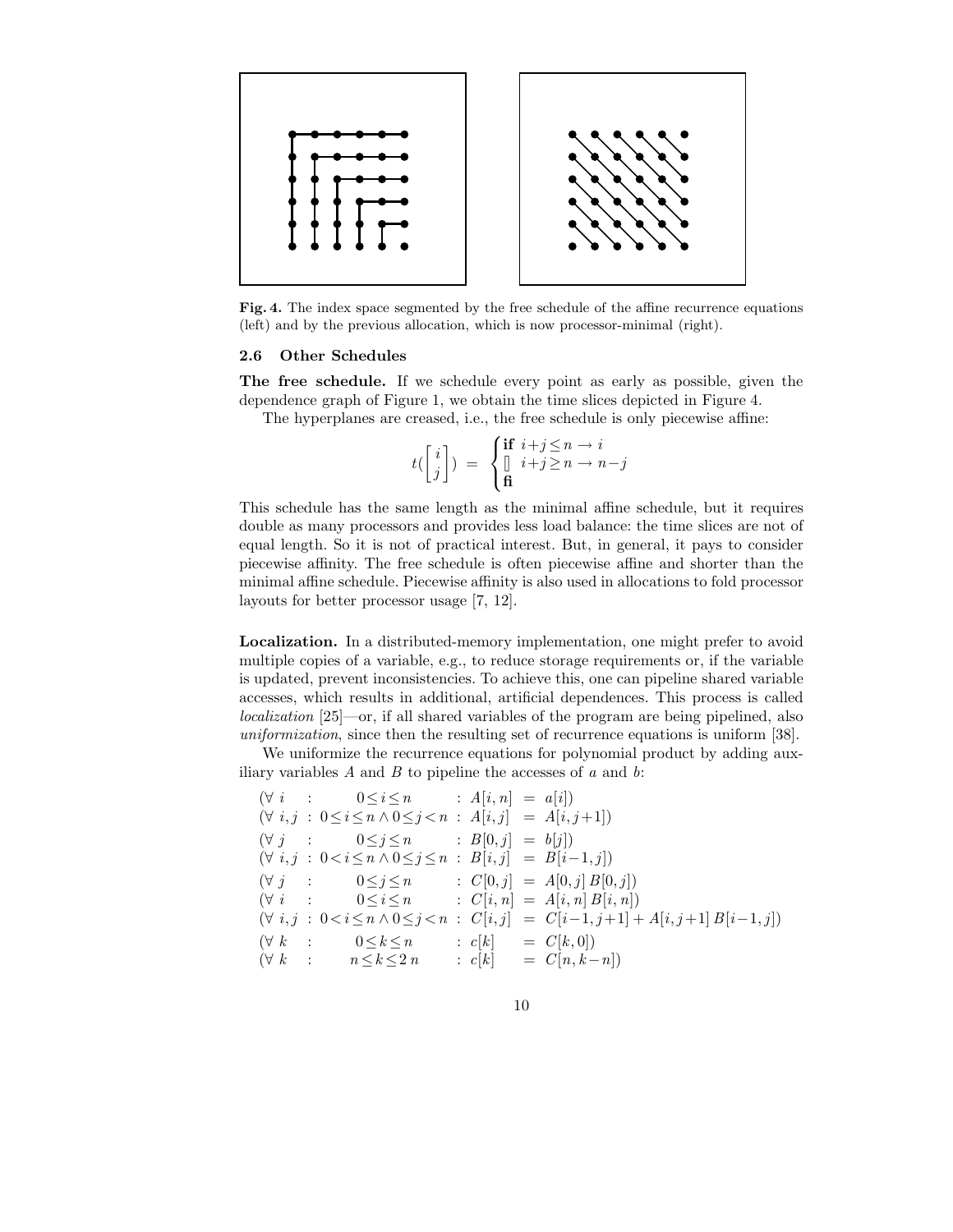The new dependence graph, on the old index space, is depicted in the left part of Figure 5. The dependences of A point down, those of B point to the right.



Fig. 5. The dependence graph of the uniform recurrence equations (left) and the time slices of a minimal affine schedule (right).

The additional dependences reduce the potential for parallelism. The new minimal affine schedule is  $\lceil 1 - 1 \rceil$ ; it specifies  $2n + 1$  time slices (see the right part of Figure 5). The allocation and the iteration vector can remain unchanged. This makes the space-time mapping and its inverse:

$$
T = \begin{bmatrix} 1 & -1 \\ 1 & 1 \end{bmatrix} \qquad T^{-1} = \begin{bmatrix} 1/2 & 1/2 \\ -1/2 & 1/2 \end{bmatrix}
$$

The set of inequations for the target polytope under  $T$  is:

$$
\begin{bmatrix} -1/2 - 1/2 \\ 1/2 - 1/2 \\ 1/2 & 1/2 \\ -1/2 & 1/2 \end{bmatrix} \begin{bmatrix} t \\ p \end{bmatrix} \leq \begin{bmatrix} 0 \\ 0 \\ n \\ n \end{bmatrix}
$$
 left lower border  
right lower border  
right upper border  
left upper border  
left upper border  

$$
t/2 + p/2 \leq n
$$
  

$$
p/2 - t/2 \leq n
$$

Figure 6 displays the resulting target polytope. Note that not all integer-valued points correspond to a computation.

Let us obtain the asynchronous program for this target polytope. To bound the polytope only in the allocation dimension, we add the horizontal halfspaces  $p \geq 0$ and  $p \leq 2n$ . After sorting the inequations, we normalize each inequation for the coordinate to be bounded:

$$
\begin{bmatrix}\n0 & -1 \\
-1 & -1 \\
-1 & 1 \\
0 & 1 \\
1 & -1\n\end{bmatrix}\n\begin{bmatrix}\nt \\
p\n\end{bmatrix}\n\le\n\begin{bmatrix}\n0 \\
0 \\
2n \\
2n \\
2n\n\end{bmatrix}\n\qquad\n\begin{aligned}\n\text{lower bound on } p & p \geq 0 \\
\text{lower bound on } t & t \geq -p \\
\text{upper bound on } p & p \leq 2n \\
0 & \text{upper bound on } t & t \leq p \\
1 & 1 & t \leq p \\
1 & 1 & t \leq 2n - p\n\end{aligned}
$$

Here, the correspondence between source and target coordinates is as follows: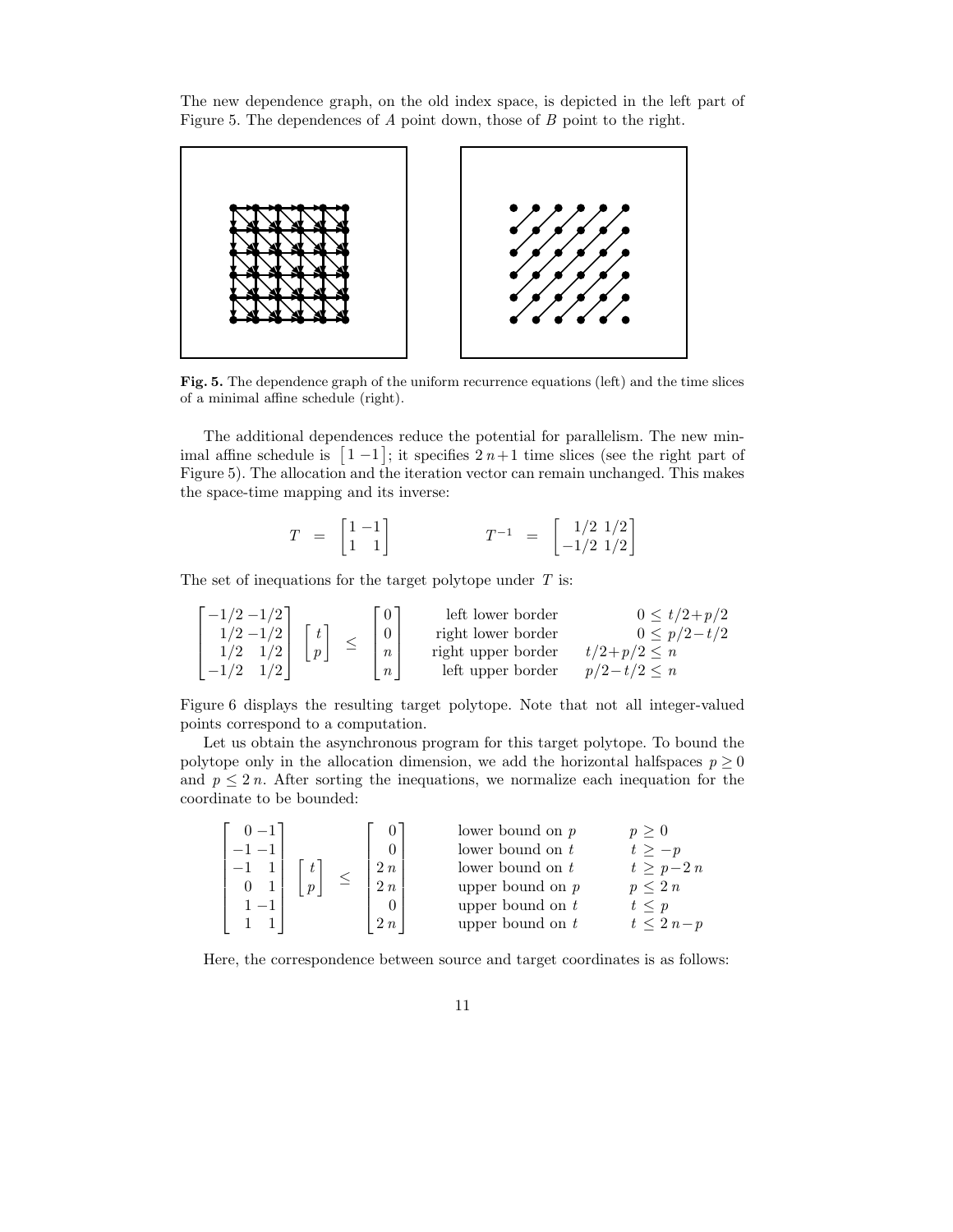

Fig. 6. The target polytope for the uniform recurrence equations.

$$
\begin{bmatrix} i \\ j \end{bmatrix} \;=\; T^{-1} \, \begin{bmatrix} t \\ p \end{bmatrix} \;=\; \begin{bmatrix} (t+p)/2 \\ (p-t)/2 \end{bmatrix}
$$

In the target program, the inner loop step of 2 accounts for the "holes" in the target polytope:

$$
\begin{array}{l}\n\mathbf{par} \ p = 0 \leftarrow 1 \rightarrow 2 \, n \\
\mathbf{seq} \ t = \max(-p, p-2 \, n) \leftarrow 2 \rightarrow \min(p, 2 \, n-p) \\
\quad \left((t+p)/2, (p-t)/2\right)\n\end{array}
$$



Fig. 7. The systolic array based on the uniform recurrence equations.

The distributed-memory version of this program requires no multiple copies of a- or b-elements. Moreover, the propagation of the corresponding variables A and B requires only connections between neighbouring processors. This is the systolic principle; the processor array for size  $n = 2$  is depicted in Figure 7. Circles represent the five processors, arrows represent unbuffered communication channels. The variables are distributed as they are needed at the first time slice (in which only the processor in the middle is active). All elements in the figure, i.e., the location of the processors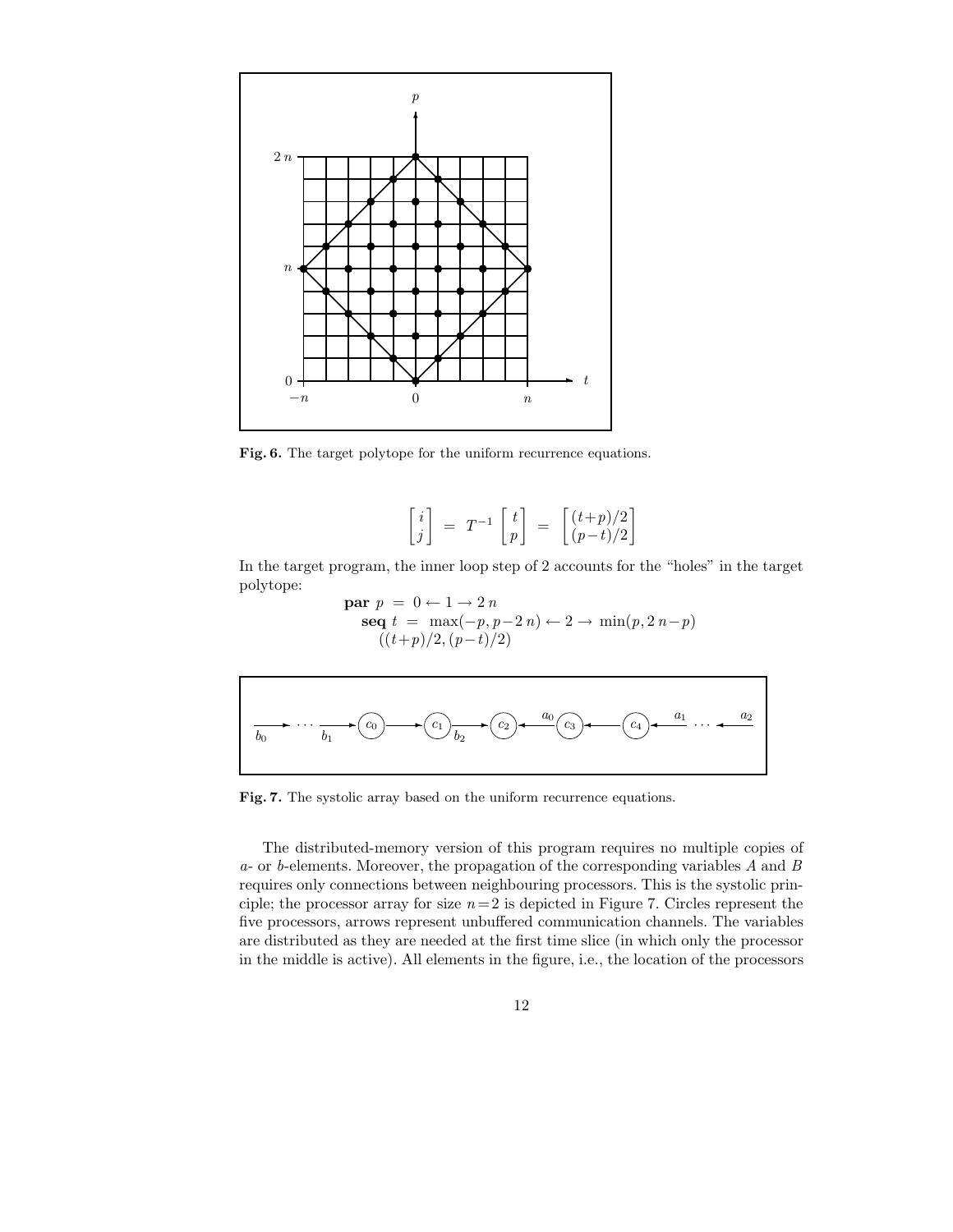and data and the propagation direction and speed of the data are derivable from the space-time mapping [37].

Note that we have to be judicious in the choice of the dependences that we introduce in a localization; it influences the amount of potential parallelism that is retained. E.g., when A is pipelined up rather than down in the dependence graph of Figure 5, the minimal affine schedule has  $3 n+1$  time slices.

## 3 Recent Results and Current Research

This section provides some pointers to on-going research. No claim of completeness is made.

#### 3.1 Parallelizers

Over a dozen systems, that are in some form or other related to the methods that we have described, have reportedly been implemented at different sites during the last decade. We shall only mention some modern representatives.

- ALPHA. One of the most comprehensive implementations of the polytope model and method is the language Alpha developed at IRISA, Rennes [26]. In Alpha, one can specify affine and uniform recurrences directly and perform automatic transformations of the kind we have described. Alpha has a denotational semantics and can be viewed as a higher-order functional language for the special purpose of recurrence parallelization. For this reason, reduction operations have received special consideration in the design of ALPHA [25].
- Crystal. The Crystal project at Yale University started out in the mid-Eighties with a strong orientation towards the polytope model [10], but has since evolved away from it [11]. Now, Crystal is based on a more general equational theory [9]. This permits the treatment of more general source programs at the expense of automation.
- $HiFi$ . HiFi is being developed at Delft University of Technology. It is an environment for real-world applications in algorithm development and architecture design [51]. The application domain for which the system lends most support at present covers models and methods for the design of regular architectures. In this domain, the polytope model is used extensively [19].
- PAF. This is the automatic FORTRAN parallelizer of Paul (A.) Feautrier [16]. The system converts nested DO-loops to single-assignment form [17] and uses parametric integer programming [15] to find a time-minimal, not necessarily affine, shared-memory parallel schedule. The source loops need not be perfectly nested.
- Presage. The novelty of Presage [53] was that it dealt with violations of affinity in the polytope model—in particular with quasi-affinity [52]. A quasi-affine mapping is obtained by taking an affine mapping and coercing rational to integers. Quasi-affine space-time mappings enable a full trading of time versus space and can lead to shorter schedules (with more processors) or fewer processors (with longer schedules) than affine mappings [36].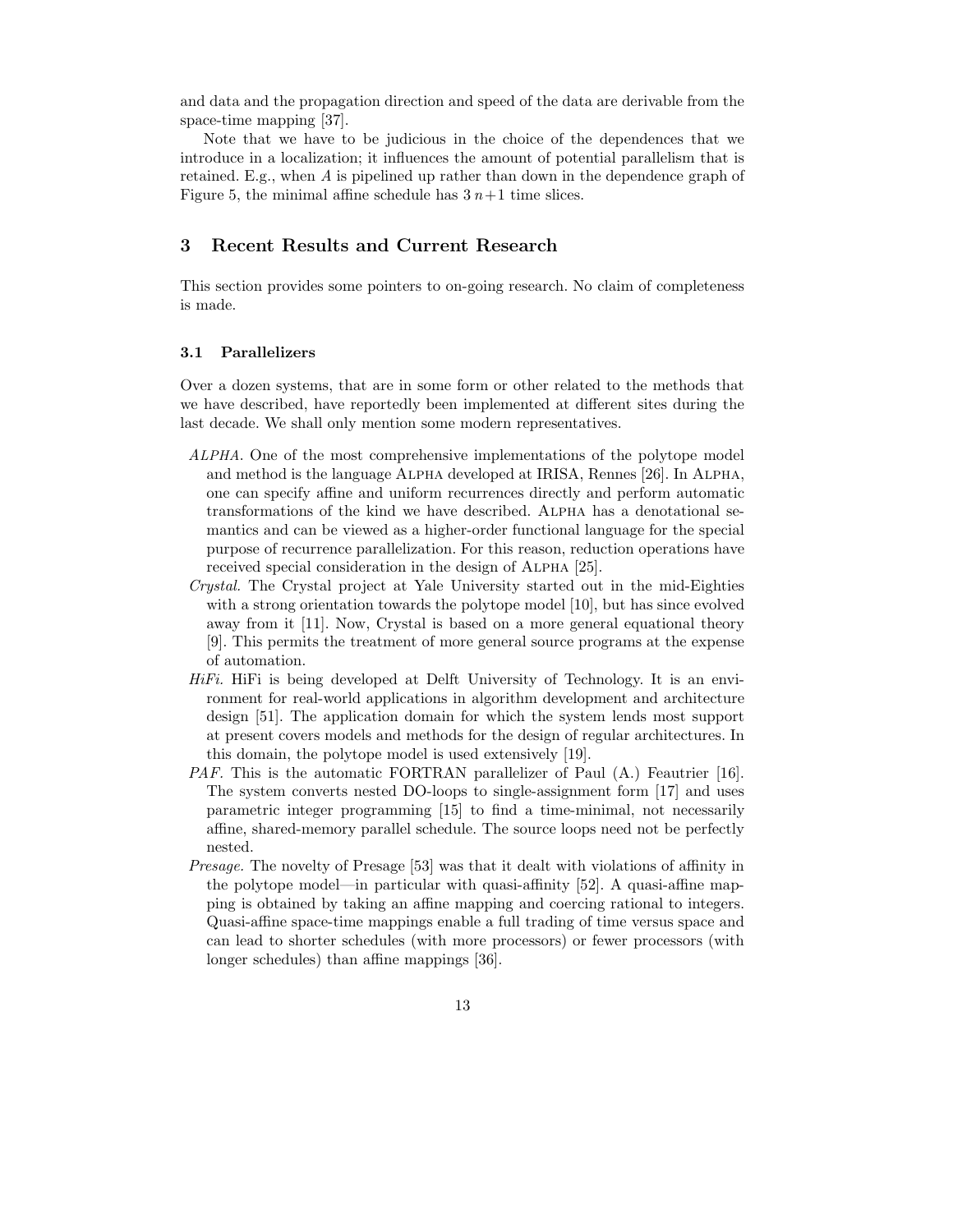The Barnett compiler. This parallelizer generates distributed-memory parallel code from nested FOR-loops. The source program is first fed through a systolizer to obtain the target polytope. Both source program and target polytope are then passed on to a code generator that produces a machine-independent distributed program  $[4]$ . This program can then be translated to a target language, e.g., occam 2 [35].

#### 3.2 Increasing Parallel Code Efficiency

We said already in the introduction that parallelism modelled by polytopes is static. That is, the discovery of parallelism incurs no run-time overhead. We mentioned that two choices can have a large impact on the efficiency of the parallel implementation: (1) the choice of recurrence equations (or loops), and (2) the choice of space-time mapping. In the latter, one has to choose one's optimization criterion appropriately. E.g., if communications are very expensive, communication optimization takes precedence over time or processor minimization.

In this subsection, we are not concerned with these choices—although they are a central issue—but with the run-time inefficiencies that can occur in the parallel loop program *after* the recurrence equations and the space-time mapping have been chosen. These inefficiencies stem from the fact that one must determine "where" in the index space or target space one is when executing the target loops.

Efficient target loops. One problem is to establish the boundaries of the target polytope. We used min and max functions in the inner loop of most of our programs. In general, the loop boundaries tend to contain bigger and bigger case analyses for loops that are increasingly deep inside the loop nest. Also, we observed that, when the space-time mapping is not unimodular, holes appear in the target polytope. Holes that are "inside" the polytope (see Figure 6) can be bridged by non-unit loop steps but holes at the boundaries require further case analyses in the boundary computation [2, 3, 30].

The aim of parallelizing compilation is to avoid the run-time case analyses by making the respective decisions before run time. One idea that researchers are working on at present is to segment the target space and generate one nest of loops for each segment, rather than generating just one nest of loops and testing at run time for the segment that is being scanned. This is, in general, a very complex problem.

Control signals. A similar problem arises when several distinct operations must be applied at one point at different times of the execution. Then, one must be aware, at each point in time, which is the current operation to be performed. This amounts to a segmentation of the index space. Again, one would like to pay as little as possible at run time for the determination of the segment that one is scanning. Here, one approach has been to make the respective case analyses as cheap as possible by supplying, in parallel with the data streams, additional streams of control signals that specify the operation. This way, the run-time tests reduce to tests for equality with a constant value. There are automatic methods for the synthesis of such control signals [48, 58, 59].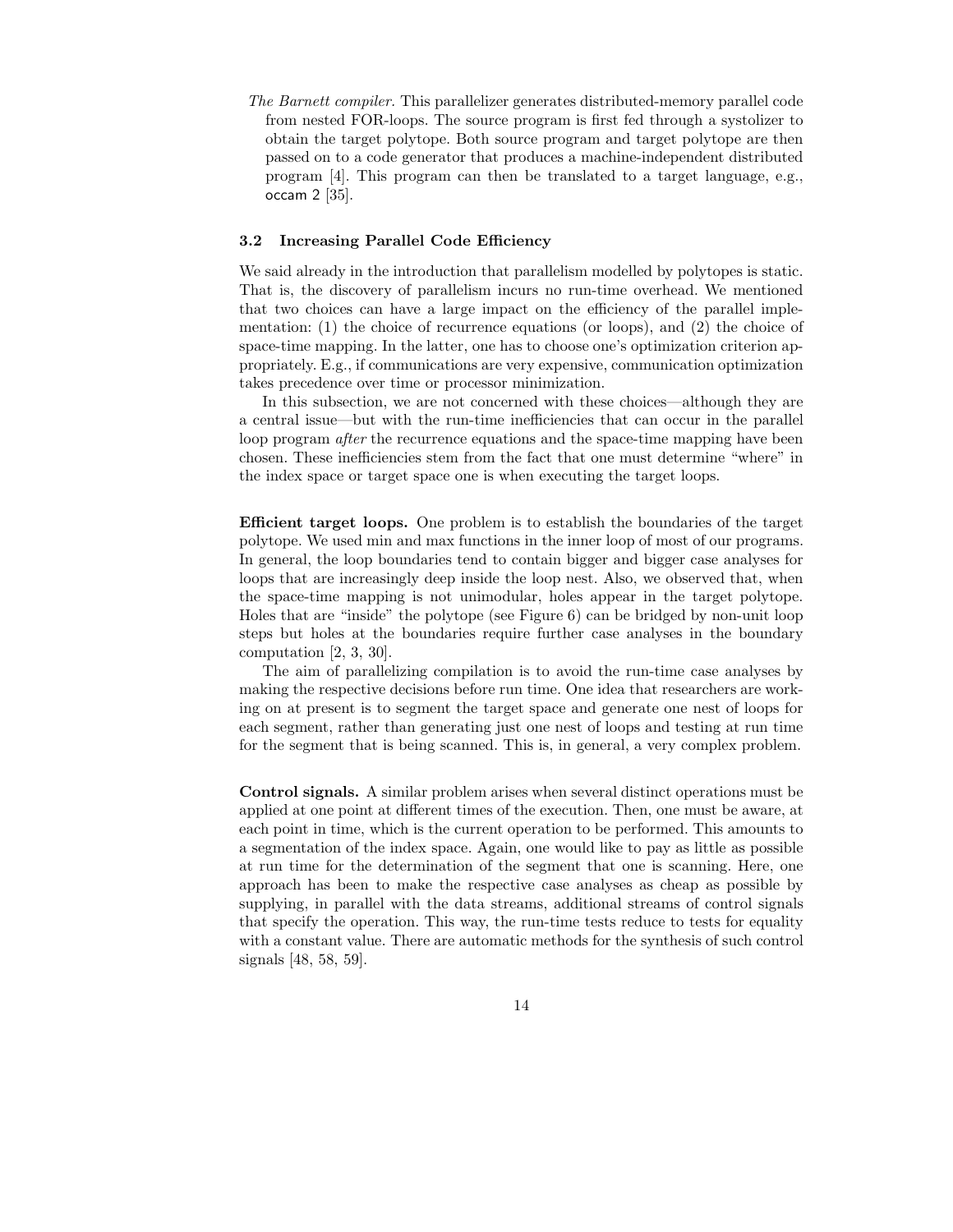#### 3.3 Model Extensions

It seems natural to include parallelization methods based on the polytope model into compilers for massively parallel computers like the Connection Machine, the Maspar or transputer networks. Massive parallelism is only feasible if it contains some amount of regularity. The requirements of regularity imposed by the polytope model as presented here are more severe than need be. We have already discussed some ideas for extensions of the model that allow for local violations of regularity and thereby increase the amount programming problems for which competitively efficient solutions can be obtained. Much research under way is on extensions, in order to make the model feasible as an ingredient for parallelizing compilers.

More general recurrence patterns. The trend is towards extending the polytope model to more general classes of recurrences: more general loop patterns (nesting violations, less regular variable indexing, etc.), index domains whose extent is not completely determined at compile time, or data dependences that are not completely specified at compile time.

Resource constraints. There is also work on the imposition of realistic resource constraints. The first resource constraints studied were limitations of the dimensionality of the processor layout (projection, e.g., [27, 43, 57]) or the number of processors in a dimension (*partitioning*, e.g.,  $[6, 13, 33, 49]$ ). A different reason for reducing the number of processors is to reduce the number of communications (*data alignment*, e.g., [20, 29, 41, 45, 60]). Other constraints recently considered are on the cache size and bus or communication bandwidth.

More general communication patterns. Until recently, distributed computers offered local point-to-point communication as specified with send and receive primitives. New massively parallel computers provide special facilities for, say, broadcasting information to some subset of processors or for remote point-to-point communication. Taking advantage of these facilities in the send/receive paradigm may force a serious reorganization of the source program in order to achieve an efficient mapping onto the architecture. New target language features are needed that can express a variety of communication patterns directly (e.g., [40]). The polytope model needs to be extended to accommodate methods for a compilation of these patterns.

## 4 Conclusions

There are many different models for parallel computation: Petri nets, process algebras, modal logics, partial order models, etc. The polytope model is distinguished by the fact that it serves specifically to support parallelization methods.

This illustration was intended to demonstrate that parallelization in the polytope model is not only possible but also very convenient. A territory of choices that clearly reaches beyond the systolic principle can be characterized and quantified precisely. Given an optimization criterion—in the illustration it was exclusively the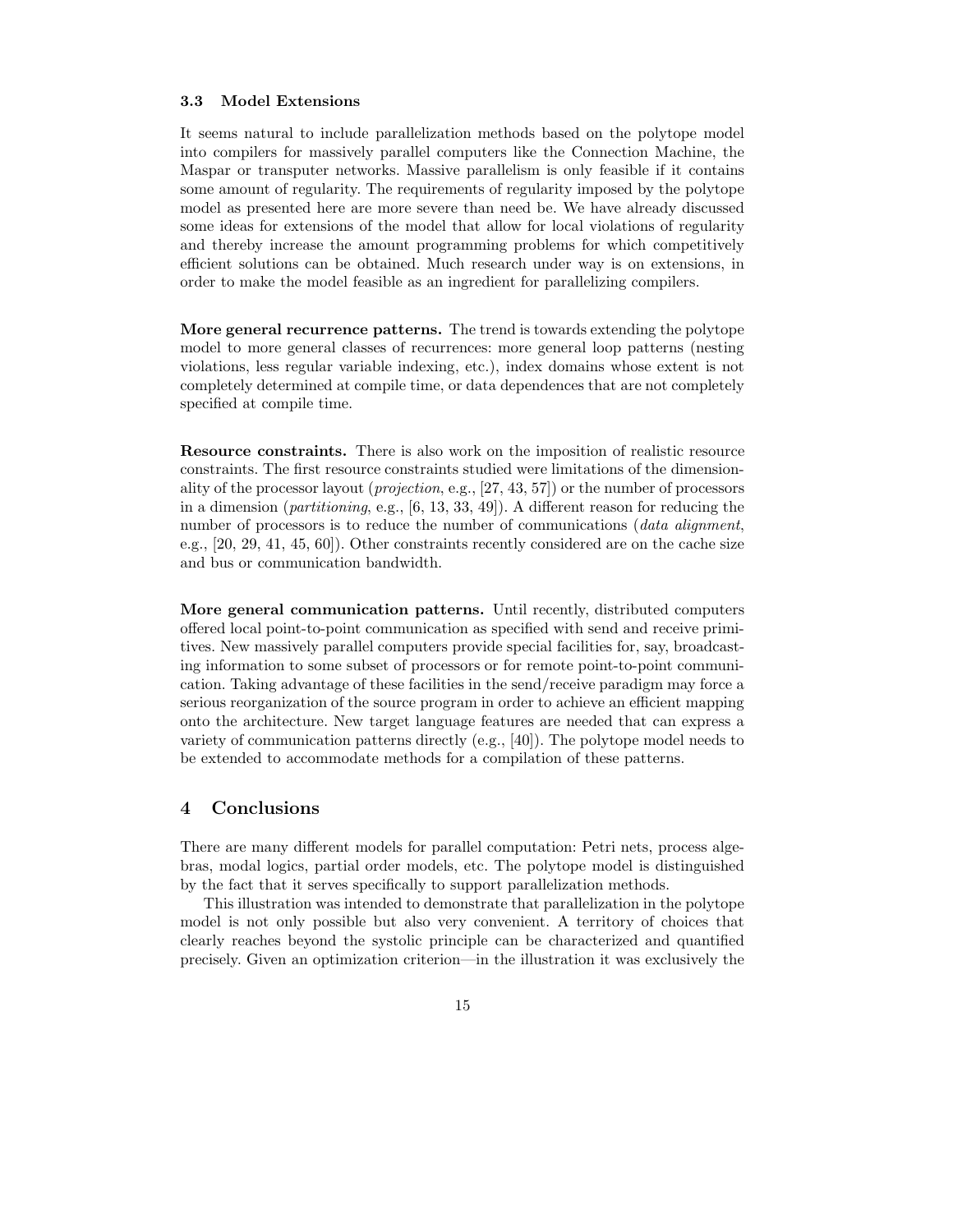minimization of execution time—an optimal choice within this territory can be made automatically or with minimal human interaction. Choices that are typically made by the human include the additional dependences in a localization or in the synthesis of control signals.

The presence of a computational model is in contrast to traditional loop parallelization, which works directly on the source program causing a bias of certain mappings. The polytope model represents the source program in a formal setting in which no valid mappings are discouraged or excluded. (To be fair, one should add that the principle it is based on—integer programming—is NP-complete in the worst case [18].) The polytope model provides a sound basis for the synthesis of largely regular parallelism and should be one ingredient in a parallelizing compiler—beside other components that address the parallelization of non-repetitive or too irregular code. One approach of the practitioner might be to transform a too irregular repetitive program first into a sufficiently regular one or break it into regular pieces that fit the model (for an example, see [28]). As the model is being extended, such adaptations should become less elaborate.

## Acknowledgements

Thanks to Mike Barnett, Herv´e Le Verge, Martin Griebl and Jan van de Snepscheut for discussions of the manuscript. Thanks to Lothar Thiele, Patrice Quinton, Ed Deprettere and Vincent van Dongen for discussions of loop parallelization.

## References

- 1. C. Ancourt and F. Irigoin. Scanning polyhedra with DO loops. In Proc. 3rd ACM SIGPLAN Symp. on Principles & Practice of Parallel Programming (PPoPP), pages 39–50. ACM Press, 1991.
- 2. M. Barnett and C. Lengauer. Unimodularity and the parallelization of loops. Parallel Processing Letters, 2(2–3):273–281, 1992.
- 3. M. Barnett and C. Lengauer. Unimodularity considered non-essential (extended abstract). In L. Bougé, M. Cosnard, Y. Robert, and D. Trystram, editors, *Parallel Pro*cessing: CONPAR 92 – VAPP V, Lecture Notes in Computer Science 634, pages 659–664. Springer-Verlag, 1992.
- 4. M. Barnett and C. Lengauer. A systolizing compilation scheme for nested loops with linear bounds. In P. E. Lauer, editor, Functional Programming, Concurrency, Simulation and Automated Reasoning, Lecture Notes in Computer Science 693, pages 374–398. Springer-Verlag, 1993.
- 5. J. Bu. Systematic Design of Regular VLSI Processor Arrays. PhD thesis, Department of Electrical Engineering, Delft University of Technology, May 1990.
- 6. J. Bu and E. F. Deprettere. Processor clustering for the design of optimal fixed-size systolic arrays. In E. F. Deprettere and A.-J. van der Veen, editors, Algorithms and Parallel VLSI-Architectures, volume A, pages 341–362. Elsevier (North-Holland), 1991.
- 7. P. R. Cappello. A processor-time-minimal systolic array for cubical mesh algorithms. IEEE Trans. on Parallel and Distributed Systems, 3(1):4–13, January 1992.
- 8. P. R. Cappello and K. Steiglitz. Unifying VLSI array design with linear transformations of space-time. In F. P. Preparata, editor, Advances in Computing Research, Vol. 2: *VLSI Theory*, pages 23–65. JAI Press, 1984.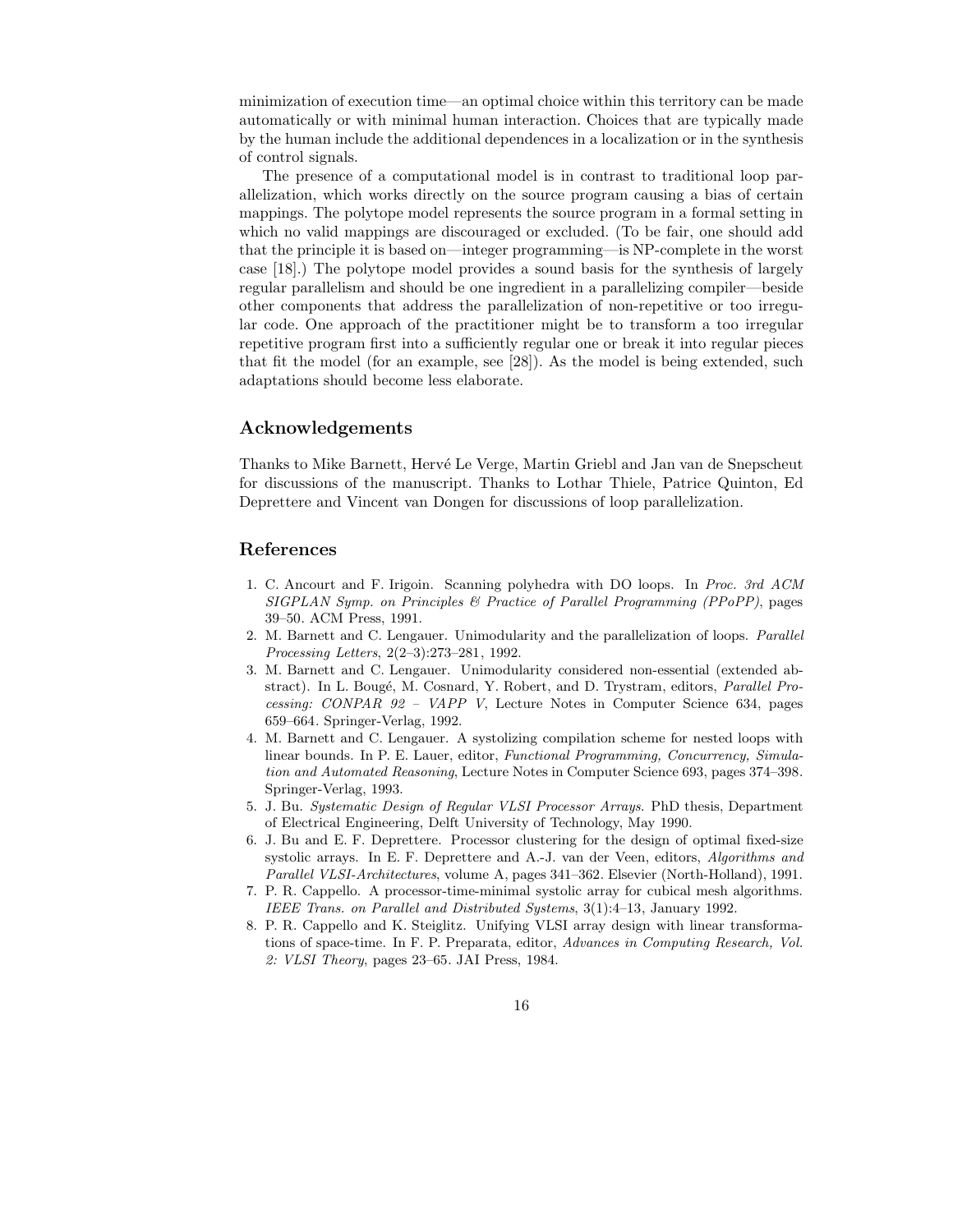- 9. M. Chen, Y. Choo, and J. Li. Crystal: Theory and pragmatics of generating efficient parallel code. In B. K. Szymanski, editor, Parallel Functional Languages and Compilers, Frontier Series, chapter 7. ACM Press, 1991.
- 10. M. C. Chen. A design methodology for synthesizing parallel algorithms and architectures. J. Parallel and Distributed Computing, 3(4):461–491, 1986.
- 11. M. C. Chen, Y. Choo, and J. Li. Compiling parallel programs by optimizing performance. *J. Supercomputing*, 2:171-207, 1988.
- 12. P. Clauss, C. Mongenet, and G. R. Perrin. Calculus of space-optimal mappings of systolic algorithms on processor arrays. J. VLSI Signal Processing, 4(1):27-36, February 1992.
- 13. A. Darte. Regular partitioning for synthesizing fixed-size systolic arrays. INTEGRA-TION, 12(3):293–304, December 1991.
- 14. E. W. Dijkstra and C. S. Scholten. Predicate Calculus and Program Semantics. Texts and Monographs in Computer Science. Springer-Verlag, 1990.
- 15. P. Feautrier. Parametric integer programming. Operations Research, 22(3):243–268, 1988.
- 16. P. Feautrier. Semantical analysis and mathematical programming. In M. Cosnard, Y. Robert, P. Quinton, and M. Raynal, editors, *Parallel & Distributed Algorithms*, pages 309–320. North-Holland, 1989.
- 17. P. Feautrier. Dataflow analysis of array and scalar references. Int. J. Parallel Programming, 20(1):23–53, February 1991.
- 18. M. R. Garey and D. S. Johnson. Computers and Intractability. W. H. Freeman & Co., 1979.
- 19. P. Held and E. F. Deprettere. HiFi: From parallel algorithm to fixed-size VLSI processor array. In F. Catthoor and L. Svensson, editors, Application-Driven Architecture Synthesis, pages 71–92. Kluwer, 1993.
- 20. C.-H. Huang and P. Sadayappan. Communication-free hyperplane partitioning of nested loops. In D. Gelernter, A. Nicolau, and D. Padua, editors, Languages and Compilers for Parallel Computing. The MIT Press, 1990.
- 21. R. M. Karp, R. E. Miller, and S. Winograd. The organization of computations for uniform recurrence equations. J.  $ACM$ ,  $14(3):563-590$ , July 1967.
- 22. R. H. Kuhn. Optimization and Interconnection Complexity for Parallel Processors, Single-Stage Networks and Decision Trees. PhD thesis, University of Illinois at Urbana-Champaign, 1980.
- 23. H. T. Kung and C. E. Leiserson. Algorithms for VLSI processor arrays. In C. Mead and L. Conway, editors, Introduction to VLSI Systems, chapter 8.3. Addison-Wesley, 1980. Previously published as: Systolic arrays for VLSI, in SIAM Sparse Matrix Proceedings, 1978, 245–282.
- 24. L. Lamport. The parallel execution of DO loops. Comm. ACM, 17(2):83–93, February 1974.
- 25. H. Le Verge. Reduction operators in alpha. In D. Etiemble and J.-C. Syre, editors, Parallel Architectures and Languages Europe (PARLE '92), Lecture Notes in Computer Science 605, pages 397–410. Springer-Verlag, 1992.
- 26. H. Le Verge, C. Mauras, and P. Quinton. The ALPHA language and its use for the design of systolic arrays. J. VLSI Signal Processing, 3:173–182, 1991.
- 27. P. Lee and Z. Kedem. Synthesizing linear-array algorithms from nested for loop algorithms. IEEE Trans. on Computers, C-37(12):1578–1598, December 1988.
- 28. C. Lengauer and J. Xue. A systolic array for pyramidal algorithms. J. VLSI Signal Processing, 3(3):239–259, 1991.
- 29. J. Li and M. Chen. The data alignment phase in compiling programs for distributed memory machines. J. Parallel and Distributed Computing, 13(2):213–221, October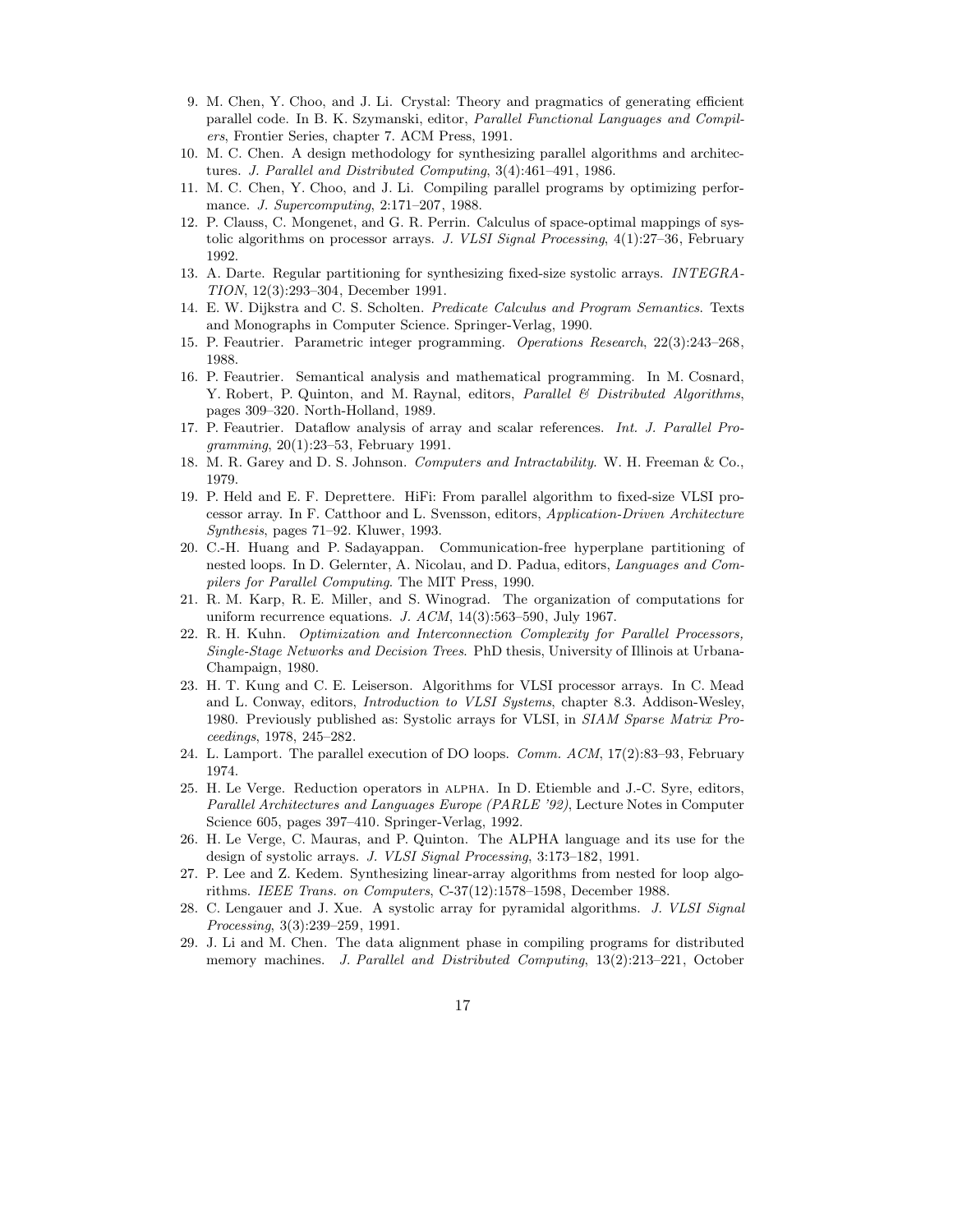1991.

- 30. W. Li and K. Pingali. A singular loop transformation framework based on non-singular matrices. Technical Report TR 92-1294, Department of Computer Science, Cornell University, July 1992.
- 31. W. L. Miranker and A. Winkler. Space-time representation of computational structures. Computing, pages 93–114, 1984.
- 32. D. I. Moldovan. On the design of algorithms for VLSI systolic arrays. Proc. IEEE, 71(1):113–120, January 1983.
- 33. D. I. Moldovan and J. A. B. Fortes. Partitioning and mapping algorithms into fixedsize systolic arrays. IEEE Trans. on Computers, C-35(1):1–12, January 1986.
- 34. G. L. Nemhauser and L. A. Wolsey. Integer and Combinatorial Optimization. Interscience Series in Discrete Mathematics and Optimization. John Wiley & Sons, 1988.
- 35. D. D. Prest. Translation of abstract distributed programs to occam 2. 4th-Year Report, Department of Computer Science, University of Edinburgh, June 1992.
- 36. P. Quinton. Automatic synthesis of systolic arrays from uniform recurrent equations. In Proc. 11th Ann. Int. Symp. on Computer Architecture, pages 208–214. IEEE Computer Society Press, 1984.
- 37. P. Quinton and Y. Robert. Systolic Algorithms and Architectures. Prentice-Hall, 1990.
- 38. P. Quinton and V. van Dongen. The mapping of linear recurrence equations on regular arrays. J. VLSI Signal Processing, 1(2):95–113, October 1989.
- 39. S. V. Rajopadhye and R. M. Fujimoto. Synthesizing systolic arrays from recurrence equations. Parallel Computing, 14(2):163–189, June 1990.
- 40. S. V. Rajopadhye and M. Muddarangegowda. Parallel assignment, reduction and communication. In Proc. SIAM Conference on Parallel Processing for Scientific Computing, pages 849–853. SIAM, 1993.
- 41. J. Ramanujam and P. Sadayappan. Compile-time techniques for data distribution in distributed memory machines. IEEE Trans. on Parallel and Distributed Systems, 2(4):472–482, 1991.
- 42. S. K. Rao. Regular Iterative Algorithms and their Implementations on Processor Arrays. PhD thesis, Department of Electrical Engineering, Stanford University, October 1985.
- 43. S. K. Rao and T. Kailath. Regular iterative algorithms and their implementations on processor arrays. Proc. IEEE, 76(3):259–282, March 1988.
- 44. H. B. Ribas. Automatic Generation of Systolic Programs from Nested Loops. PhD thesis, Department of Computer Science, Carnegie-Mellon University, June 1990. Technical Report CMU-CS-90-143.
- 45. Y. Robert and S. W. Song. Revisiting cycle shrinking. Parallel Computing, 18:481–496, 1992.
- 46. V. Roychowdhury, L. Thiele, S. K. Rao, and T. Kailath. On the localization of algorithms for VLSI processor arrays. In R. Brodersen and H. Moscovitz, editors, VLSI Signal Processing III, pages 459–470. IEEE Press, 1988.
- 47. A. Schrijver. Theory of Linear and Integer Programming. Series in Discrete Mathematics. John Wiley & Sons, 1986.
- 48. J. Teich and L. Thiele. Control generation in the design of processor arrays. J. VLSI Signal Processing, 3(1–2):77–92, 1991.
- 49. J. Teich and L. Thiele. Partitioning of processor arrays: A piecewise regular approach. INTEGRATION, 14(3):297–332, 1993.
- 50. L. Thiele. CAD for signal processing architectures. In P. Dewilde, editor, The State of the Art in Computer Systems and Software Engineering, pages 101–151. Kluwer, 1992.